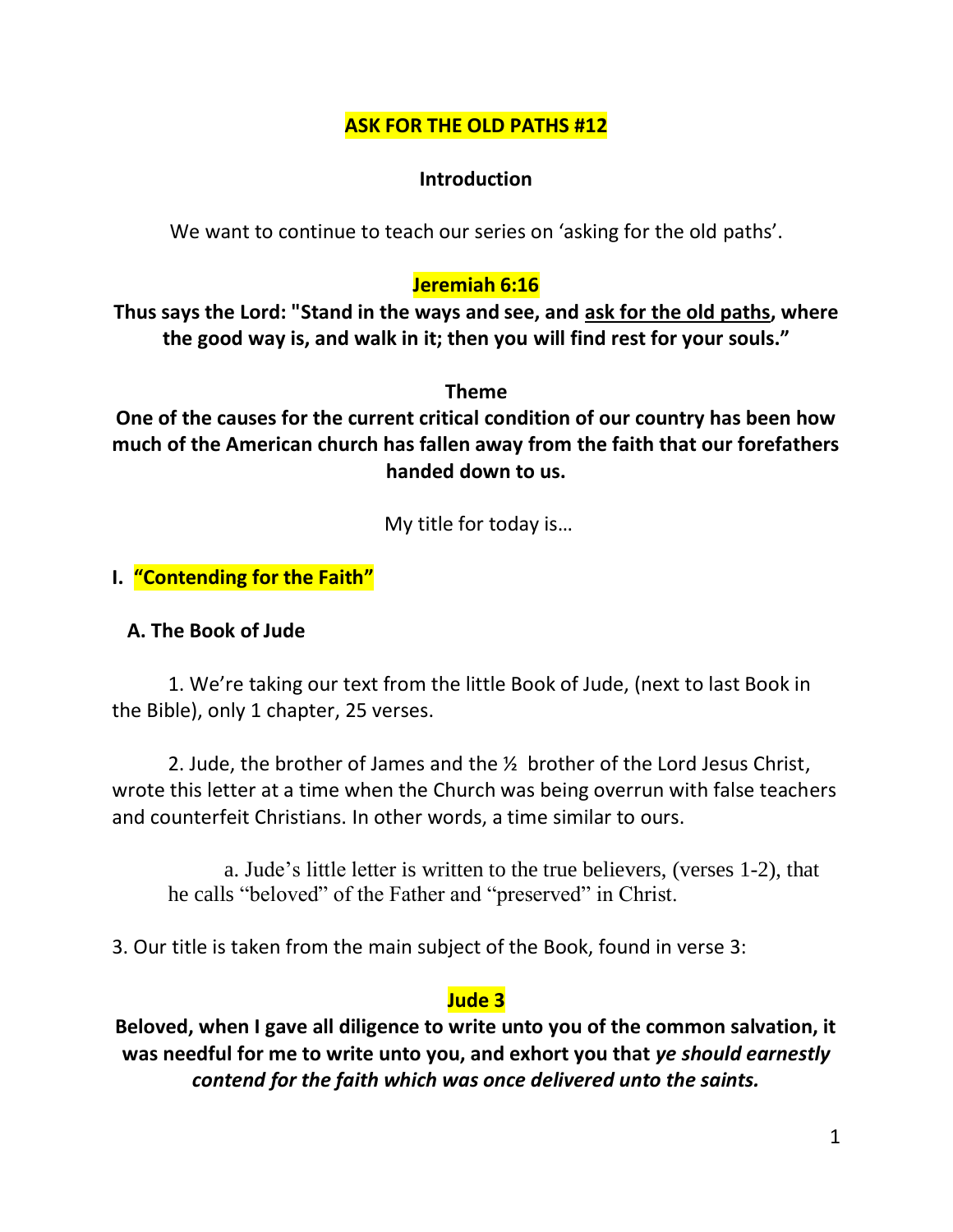4. Notice that we are to 'contend' or 'fight' for the faith.

### **Albert Barnes**

**The reference here does not refer to 'contending' by arms or violence, but by argument, reasoning, and holding fast to biblical principles against all opposers. The rule here requires that we should contend for all 'truth'.**

# **The Biblical Illustrator**

**Christians are not called upon to contend for forms and ceremonies, nor for speculative opinions. We are to contend 'for the faith once delivered to the saints', not for any notions of our own, not for any private views or personal feelings, but for that which God has revealed.**

5. Notice that we are to contend for THE faith, not A faith; it is specific.

a. The Christian faith is not a matter of personal preference.

b. You are not allowed to make up your own version of what it means to be a Christian or create some 'new cart' to take you to heaven.

c. The question is not do you have 'A' faith; but are you in 'THE' faith. d. This is what Paul meant in…

# **2 Corinthians 13:5**

### **Examine yourselves as to whether you are in the faith. Test yourselves.**

e. Look at your life to confirm that your faith is THE faith; the same faith that was 'delivered' to your forefathers.

### **Albert Barnes**

**The faith 'delivered' to the saints refers to that given us by revelation, the system of truth which God has made known in His word. Everything which He has revealed, we are to defend as true. We are to surrender no part of it and maintain it at all times, in all circumstances, and at every sacrifice.**

**6**. Why do we need to preach this today?

a. Here's I read this just this morning that stopped me in my tracks!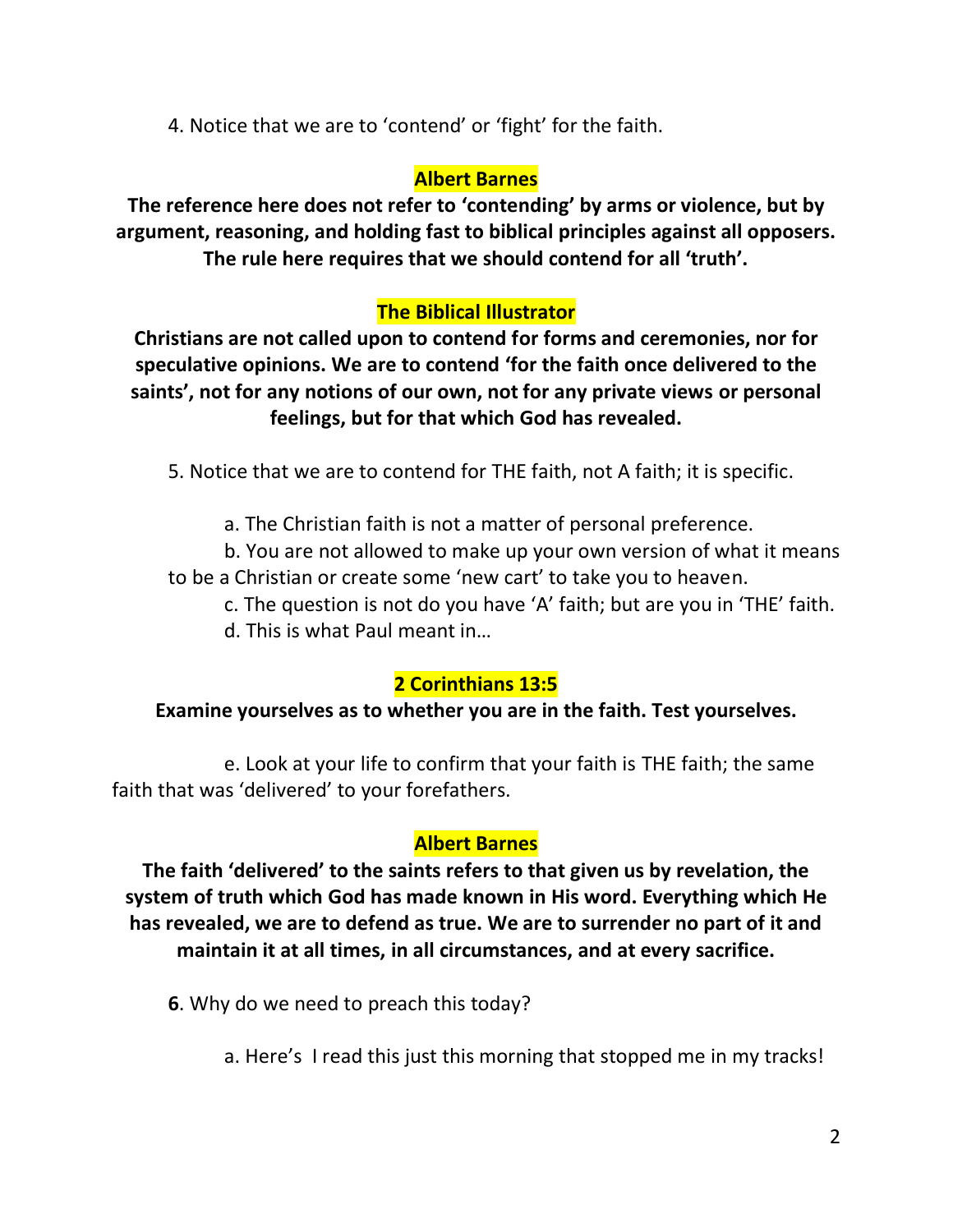#### **Steve Lawson**

# **You tell me the most bizarre thing you want to believe and I'll find you a church within 5 miles where you'll fit in perfectly. They'll put you in leadership.**

a. I made up a short list of bizarre things professing Christians believe today, and I can tell you that you can find a church right here in Nashville that preaches these things.

- **We believe in Jesus but there are many ways a person can come to God**
- **We believe Jesus is OK with same-sex marriage; after all, who you love is your business**
- **We believe in Social Justice and we support Black Lives Matter**
- **We are the true remnant; only members of our church will go to heaven**
- **If you're sincere and do your best God will accept you**

b. I can personally testify there are churches within a 10-minute drive of us tonight that believe one or more of these things; yes, they have a form of faith; but it is not THE faith Jude told us to fight for!

7. Notice that Jude says this is 'the' faith 'ONCE' delivered to the saints…

### **Jude 3-4 NCV**

### **…fight hard for the faith that was given the holy people of God once and for all time.**

a. There is a mini-message in the Greek term here…

### **'Once'**

**The Greek word 'once' (hapax) means 'once for all', in the sense that it was then complete and would not be repeated. it was done 'once' in the sense that it is not to be done again, and, therefore, since complete, nothing was to be added to it.**

#### **Summary So Far**

**We are to earnestly contend for the faith once for all delivered to the saints.**

8. The book of Jude could end here and be worth our study. But it doesn't.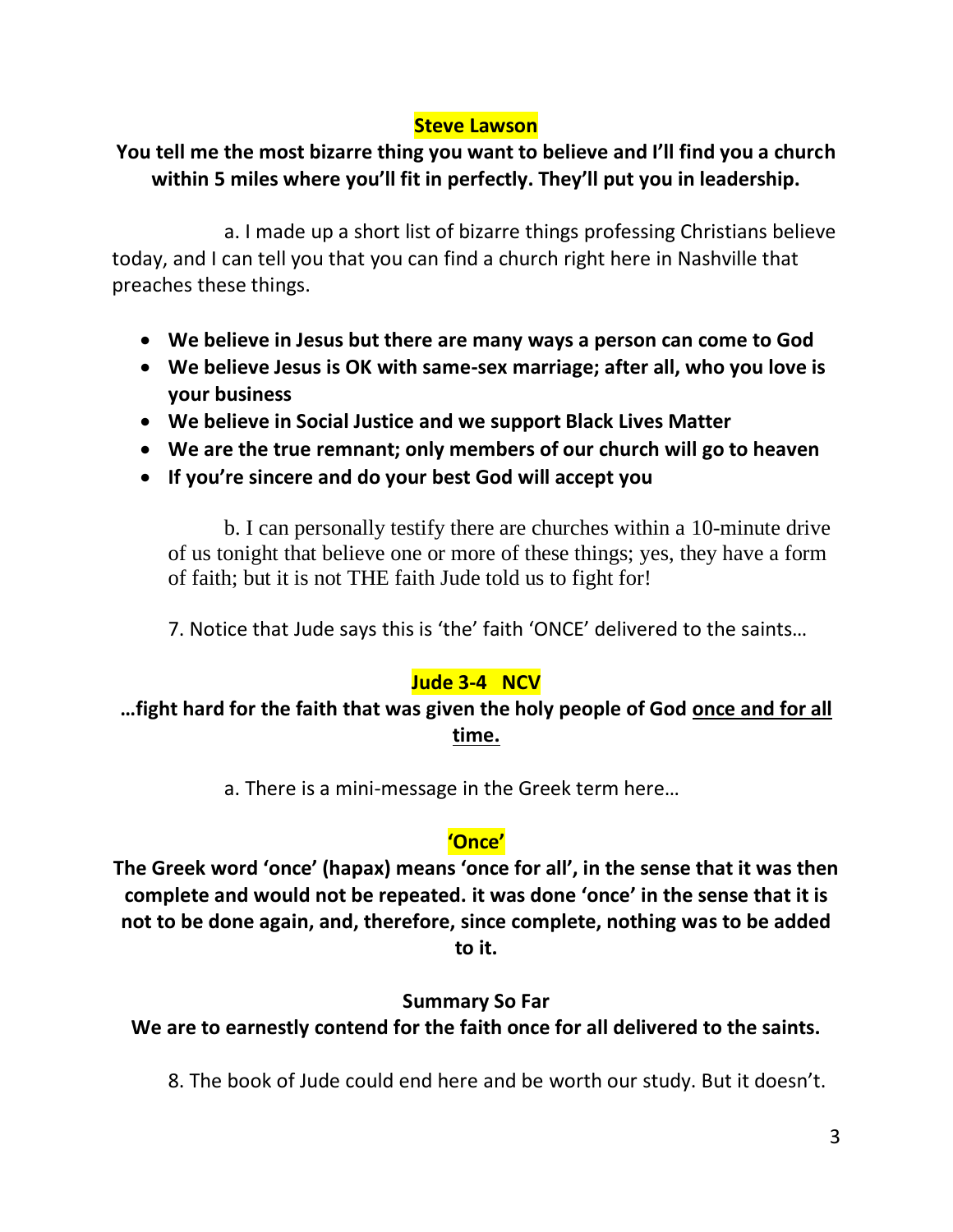9. Beginning in verse 4, Jude switches gears and comes to the 'why' we are commanded to contend for the faith; it amounts to a warning; not from a danger from without but danger from within! There are wolves among the sheep who are perverting and frustrating the grace of God.

### **B. Who Are the False Teachers and What Do They Teach?**

### **Jude 4**

**For certain men have crept in unnoticed, who long ago were marked out for this condemnation, ungodly men, who turn the grace of our God into lewdness and deny the only Lord God and our Lord Jesus Christ.** 

1. The danger is wolves that look like sheep.

### **Jude 4**

**For there are certain men** *crept in* **unawares (KJV) …some ungodly people have** *wormed their way* **into your churches (NLT) …shameless scoundrels have** *infiltrated our ranks* **(Message)**

2. In verse 3 Jude says we must 'contend for the faith'; verse 4 tells why…

### **Jude 4 NLT**

# **I say this because some ungodly people have wormed their way into your churches, saying that God's marvelous grace allows us to live immoral lives.**

a. The main mark of false teachers is teaching that grace excuses us from punishment for willful sins…

### **Jude 4**

# **…who pervert the grace (the spiritual blessing and favor) of our God into lawlessness** *and* **wantonness** *and* **immorality (AMP) …who pervert the grace of our God into sensuality (ESV) …who turn the grace of our God into lewdness (NKJV)**

3. Every translation agrees: the great and dangerous sin then, AND NOW, is perverted teaching about the grace of God!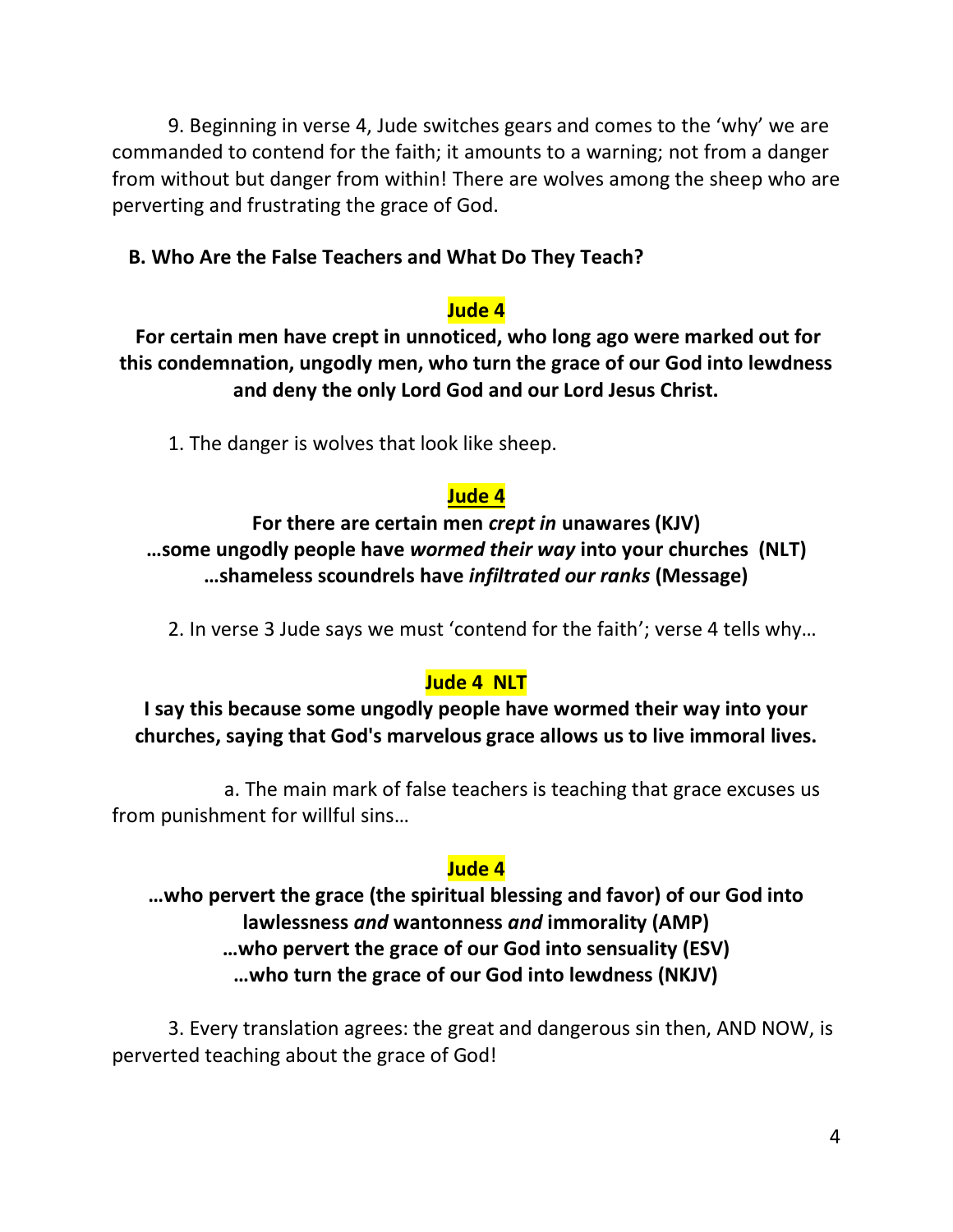# **Jude 4 The Living Bible**

# **…(who) say that after we become Christians we can do just as we like without fear of God's punishment.**

4. History is repeating itself! The new so-called 'Grace Movement' has swept through America's Christian churches and millions have fallen for it!

5. People prefer those who preach a perverted grace…

# **Jude 4**

### **…saying that God's marvelous grace allows us to live immoral lives. (NLT) …who change the grace of our God into a license for immorality (NIV)**

6. This is not a new problem!

a. In Bible days, Jude called it 'perverted grace'

b. During WWII, Dietrich Bonhoeffer called it 'cheap grace'

c. More recently in our own day, Dr. Michael Brown wrote a book about it: "Hyper Grace: Exposing the Danger of the Modern Grace Message".

# **Dr. Michael Brown**

# **"Hyper-grace is the great deception of the 21st century."**

d. Dr. Brown's book documents dozens of false teachings by some of modern day's most popular preachers. (Joseph Prince's "Grace Revolution")

# **Dr. Michael Brown**

**"There is no doubt in my mind that some of this new teaching is unbalanced, overstated, at times unbiblical and sometimes downright dangerous to the wellbeing of the Body of Christ."**

7. Christian writer Randy Alcorn gives us a good test of true and false grace:

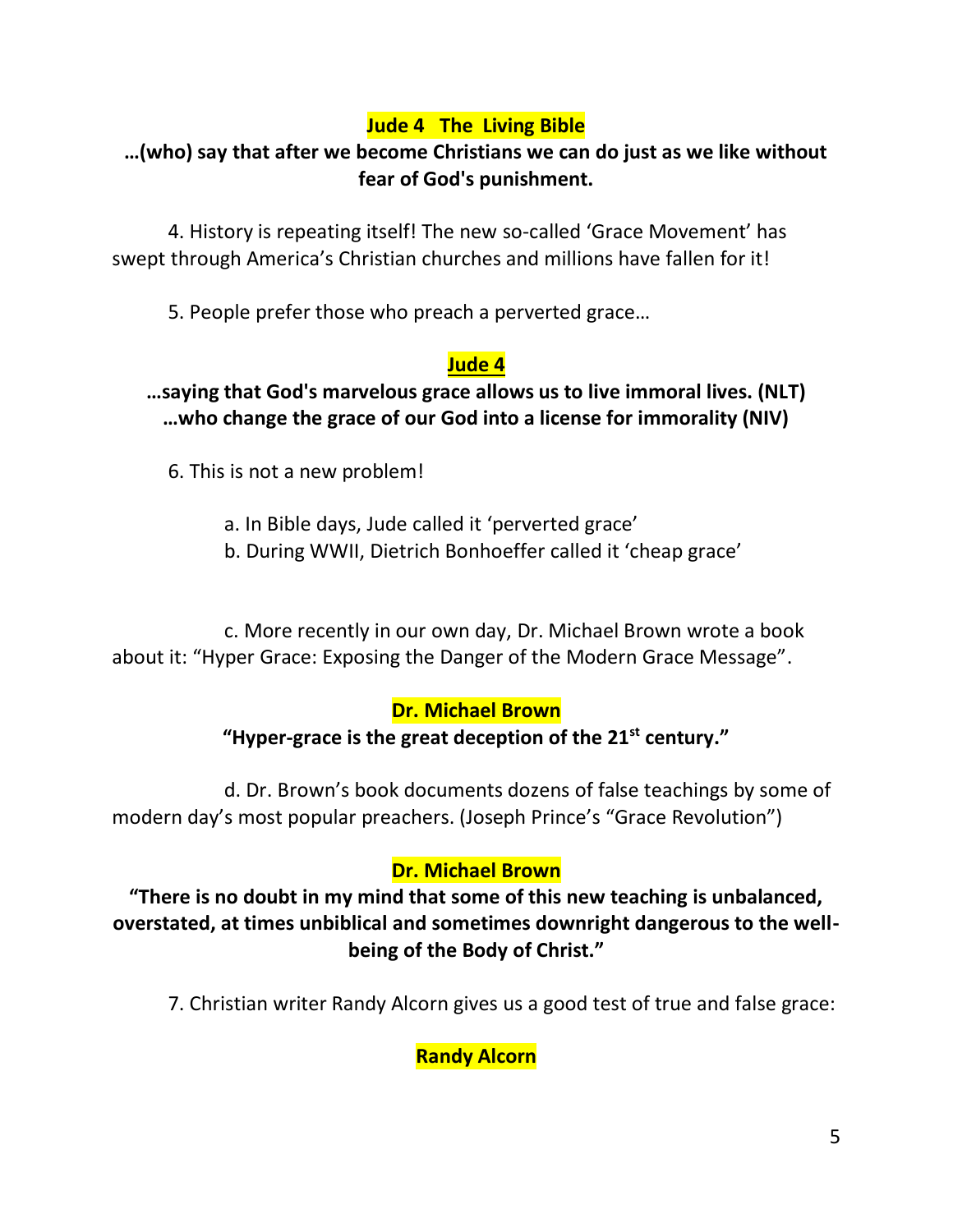**Any teaching of grace that makes us more comfortable sinning is not biblical grace. God's grace never encourages us to live in sin. On the contrary, it empowers us to say 'no' to sin and 'yes' to truth.**

# **C. A Second Mark of False Teachers**

1. They despise authority.

# **Jude 8**

# **Likewise also these dreamers defile the flesh, reject authority, and speak evil of dignitaries. (NASB) despise authority (ASB)**

a. Jesus taught that to have authority we must be under authority; but false teachers despise the idea of authority and accountability. (Expand) b. Rejecting authority is in the Pews as well as the Pulpit

c. Testimony: I will never forget a debate in my office with a young man who 'despised' authority: "You can't show me one place in the Bible where any man is to be under the authority of any other man!" I asked him if he would accept authority if I could show it to him 3 times in 1 chapter. He said yes.

# **Hebrews 13:7**

**Remember those who rule over you, who have spoken the word of God to you, whose faith follow, considering the outcome of their conduct.**

# **Heb 13:17**

**Obey those who rule over you, and be submissive, for they watch out for your souls, as those who must give account. Let them do so with joy and not with grief, for that would be unprofitable for you.**

# **Hebrews 13:24 Greet all those who rule over you, and all the saints.**

d. He got angry and stormed out of the office. Alas!

# **Summary**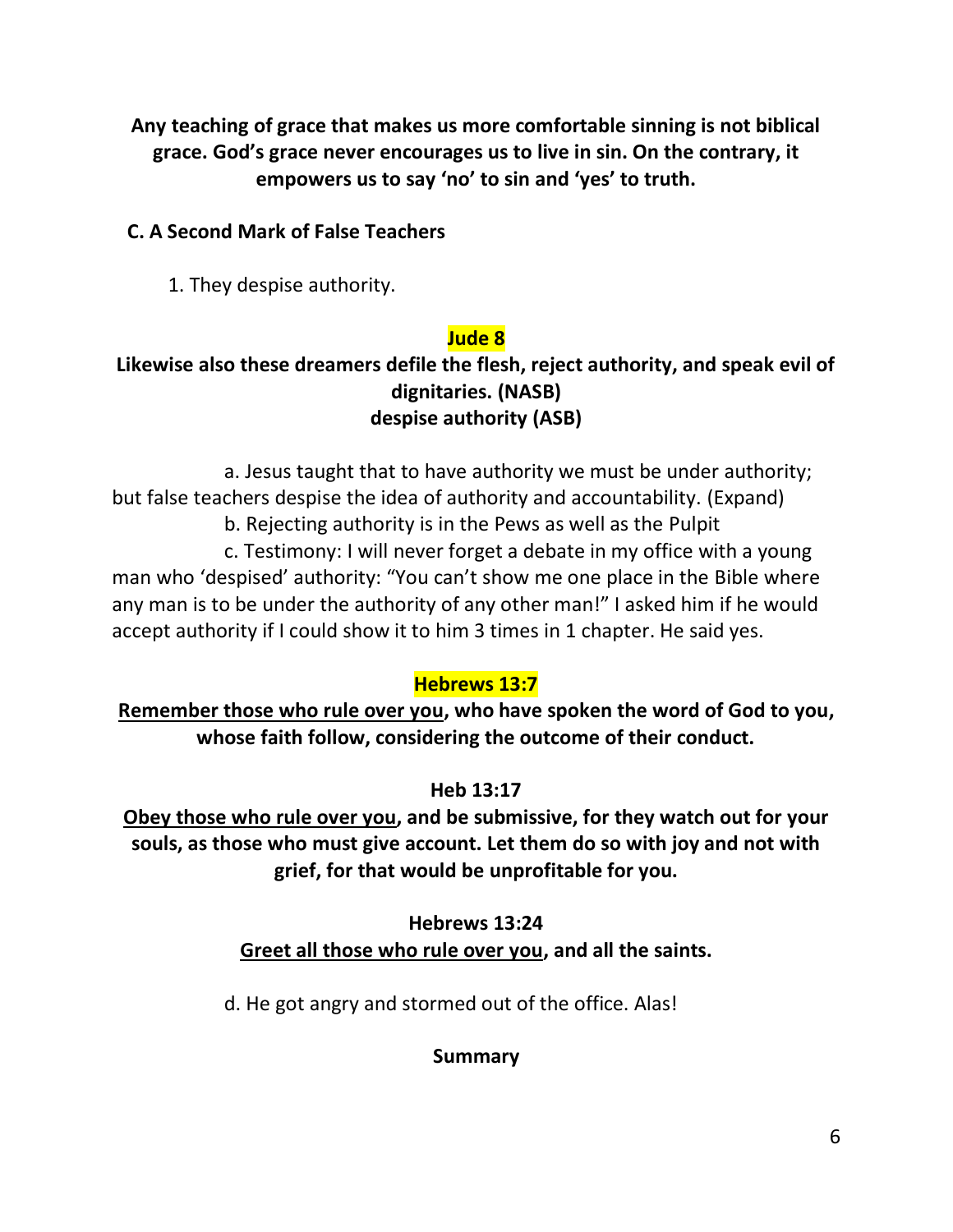**What are we to do? We are to contend for the faith once delivered to the saints…**

**Why? Because false teachers have crept in among us.**

**How do we know them? 1.** 

**1. They pervert the grace of God**

**2. They despise authority**

 **C. More Marks of False Teachers**

# **Jude 10-11**

**But these speak evil of whatever they do not know; and whatever they know naturally, like brute beasts, in these things they corrupt themselves. Woe unto them! for they have gone in the way of Cain, and ran greedily after the error of Balaam for reward, and perished in the gainsaying of Korah.**

1. Jason and I were talking about the Book of Jude and he made the insightful comment of how Jude expected his readers to know their Bibles!

a. He expects you to know that Balaam was a prophet for profit; he prophesied what he was paid to prophesy.

b. He expects you to know that Korah was the man who led the rebellion against the authority of Moses in the Wilderness.

### **Jude 11 NASB**

**Woe to them! For they have gone the way of Cain, and for pay they have rushed headlong into the error of Balaam and perished in the rebellion of Korah.**

# **Numbers 16:1-2**

**Now Korah the son of Izhar, the son of Kohath, the son of Levi, with Dathan and Abiram the sons of Eliab, and On the son of Peleth, sons of Reuben, took men; 2 and they rose up before Moses with some of the children of Israel, two hundred and fifty leaders of the congregation, representatives of the congregation, men of renown.** 

### **Numbers 16:3**

**They gathered together against Moses and Aaron, and said to them, "You take too much upon yourselves, for all the congregation is holy, every one of them,**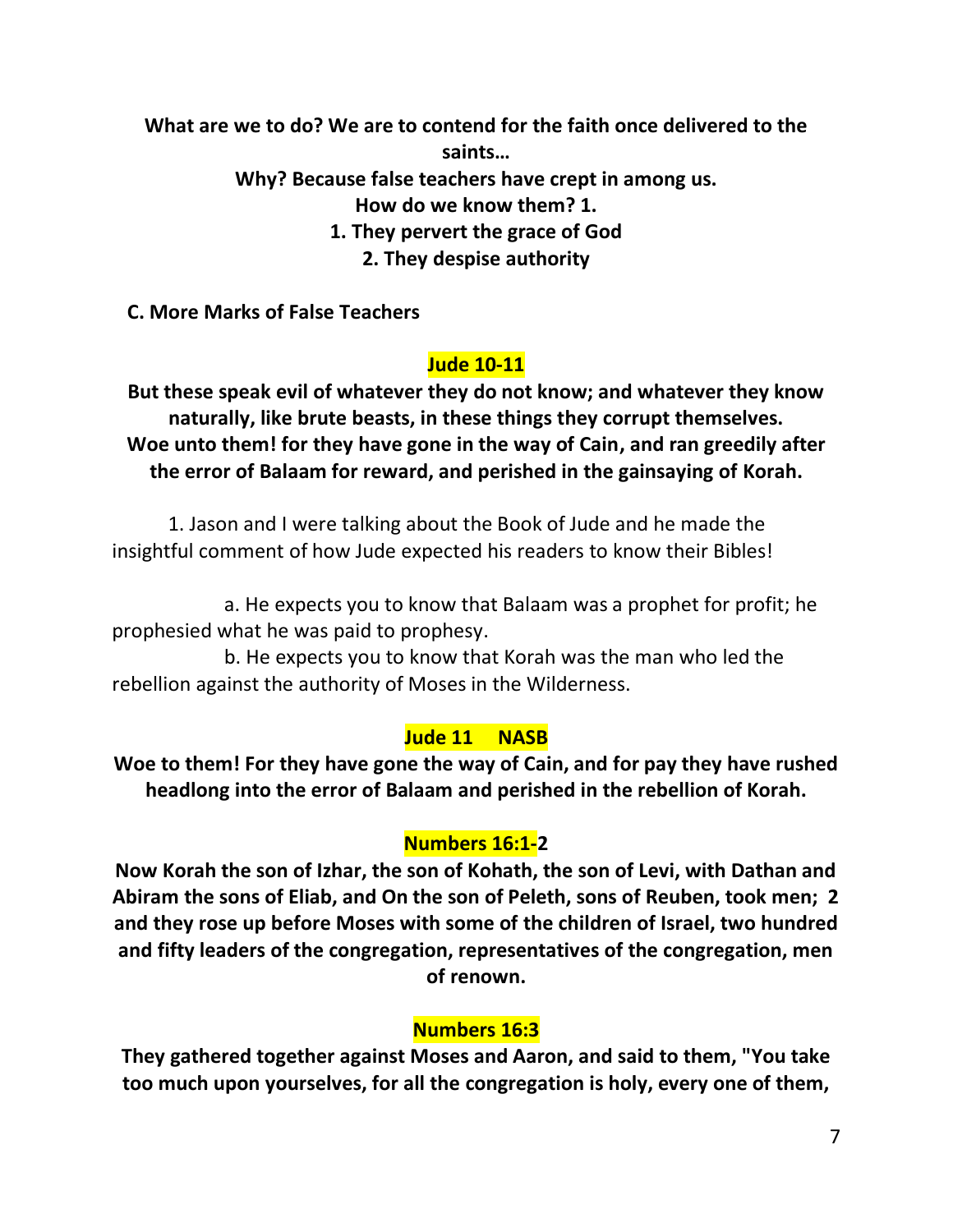### **and the Lord is among them. Why then do you exalt yourselves above the assembly of the Lord?"**

c. God rejected Balaam and opened up the earth to swallow Korah and his family.

> **But what does Jude mean when he warns us about those who go the 'way of Cain'**?

#### **D. The Way of Cain and the Emergent Church**

1. Remember the  $1<sup>st</sup>$  2 sons of Adam, Cain and his brother Abel.

- a. Each brought an offering to the Lord.
- b. God accepted Abel's offering but rejected Cain's offering.

c. **Cain killed his brother; the 1st murder in human history; and it was all over how to do religion. What is the proper way to come to God?**

2. Cain's offering to God was the fruit of the ground; but Abel brought the firstborn of his flock, a sacrifice of blood.

a. God had taught their parents that the only atonement (or covering) for sin was the blood of an innocent. (Genesis 3:21)

b. Abel came to God by way of the blood; Cain came to God with the works of his hands.

3. Cain had his own (subjective) ideas about how to come to God! This was 'the way of Cain' back then, and still is today!

### **The Biblical Illustrator**

**Cain was willing to worship, but it must be a worship dictated by his taste, and not one in obedience to God's will. Cain's religion is now the most respectable and popular religion of the day. It involves no humble confession of sin. It flatters man's pride, exalts his reason, and suits the carnal heart that wants a religion to make his respectability complete.**

#### **The Biblical Illustrator**

**Cain's religion is the curse of our own day. It chloroforms men into insensibility and indifference. Had they no religion at all there might be hope for them as**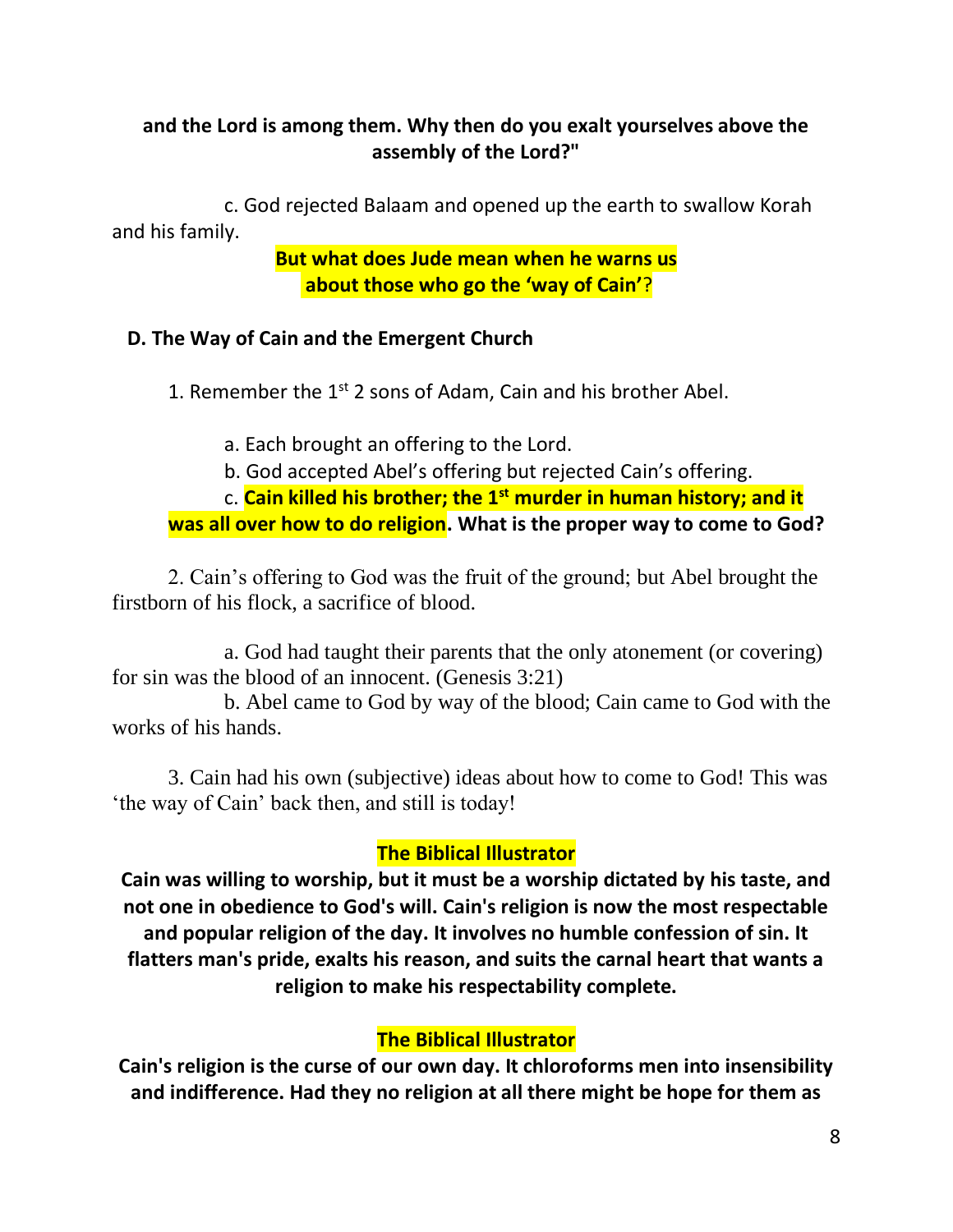### **they might see themselves sinners. But as it is they put themselves down as part of 'the religious world' when all they really have is a worldly religiousness.**

4. The most recent mass manifestation of what Jude calls the 'way of Cain' is something called the Emergent Church Movement.

a. Most of you never heard of it.

b. Yet just about all of you have been affected by it, or one near you. 5. I was pastoring in Austin, TX when the Emergent Church movement sprang up and began to sweep through America.

a. Millions fell for it; but many more millions of churchgoers are affected by it who don't even know what it is. So just what is it?

### **StandUpForTheTruth.com**

**The Emergent Church movement is a progressive Christian movement that attempts to elevate experience and feelings on a par with Christian doctrine. Many do not believe man can know absolute truth and believe God must be experienced outside of traditional biblical doctrines.**

6. The Emergent movement is to the church what the modern socialist/Marxists are to the Democrat political party-they like to call themselves 'progressives'; the socialists/Marxists want to remake America; the Emergent progressives want to reimagine the Church. There's no way to calculate the damage done.

### **StandUpForTheTruth.com**

**In the past decade, there is no doubt that the Emergent Church movement has done more harm to the Bride of Christ than any other trend or movement, by giving people the freedom to re-imagine basic doctrines of the Bible and reinvent truth as in the eye of the beholder. Some say the movement has died out. But some say it's morphing into other more dangerous movements that are very hard to detect.**

7. But some ARE waking up. Pastor David Cox left the Emergent movement and lived to tell about why.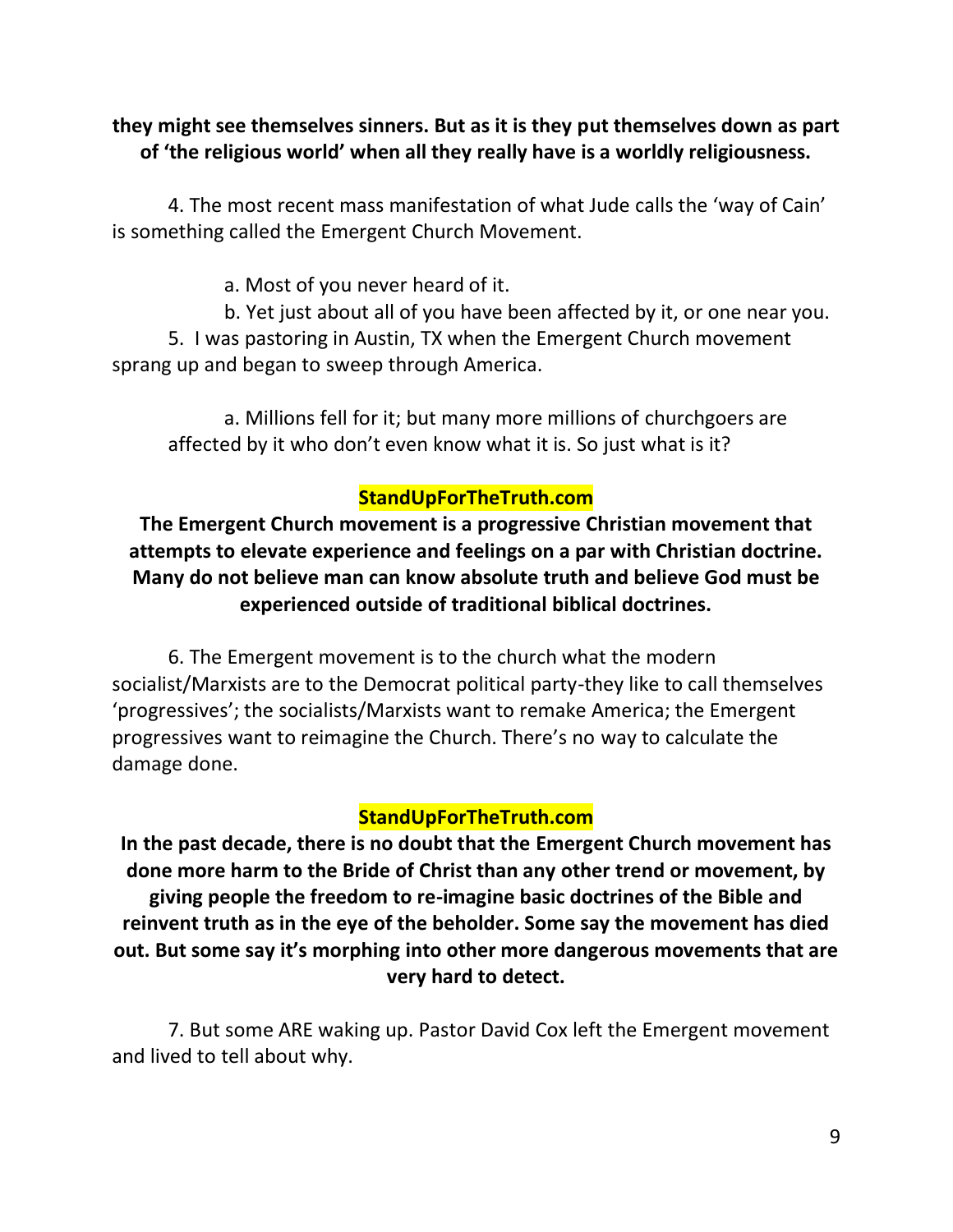# **Pastor David Cox**

**They believe that the old-time religion just isn't good enough. We need a new way of 'doing church'. The basic idea here is that the church should morph itself, or 'emerge' as it moves through cultures and times. It declares that times have changed, and the church that could have been fine for people in the early 1900s, is just is out of sync with people of our day.**

a. Sound familiar? New paths? New carts?

b. They sell out the faith of our fathers by arrogantly believing they've discovered what they call 'real Christianity'.

# **Pastor David Cox**

**Emergents believe that 'Real Christianity' didn't begin until 2000 A.D. What the Apostles and all the church family experienced up to then was all wrong. Only now is the real church of God appearing, and it is appearing 'in them'. They trash the real Bible, the real church, and the real salvation, fabricating something else as their 'real thing'.**

8. Jesus said, 'by their fruits you shall know them'; so here are some ways you can know those who 'go the way of Cain':

# **Marks of Emergence**

- **Experience over scripture (This works for me)**
- **Subjectivity over objectivity (Here's how I see it)** 
	- **Feelings over facts (It doesn't seem fair)**
- **Image over doctrines and commands (What will they think of us?)**
	- **A shift in ideas is necessary to engage the current culture**

(We need a new cart!)

9. This little Book of Jude reminds all of us who call ourselves Christians that the same God who judged the angels, burnt up Sodom and Gomorrah, and allowed a generation to die in the wilderness is still the same today!

# **III. Close**

# **Summary of What We Have Said**

**What are we to do? We are to contend for the faith once delivered to the saints…**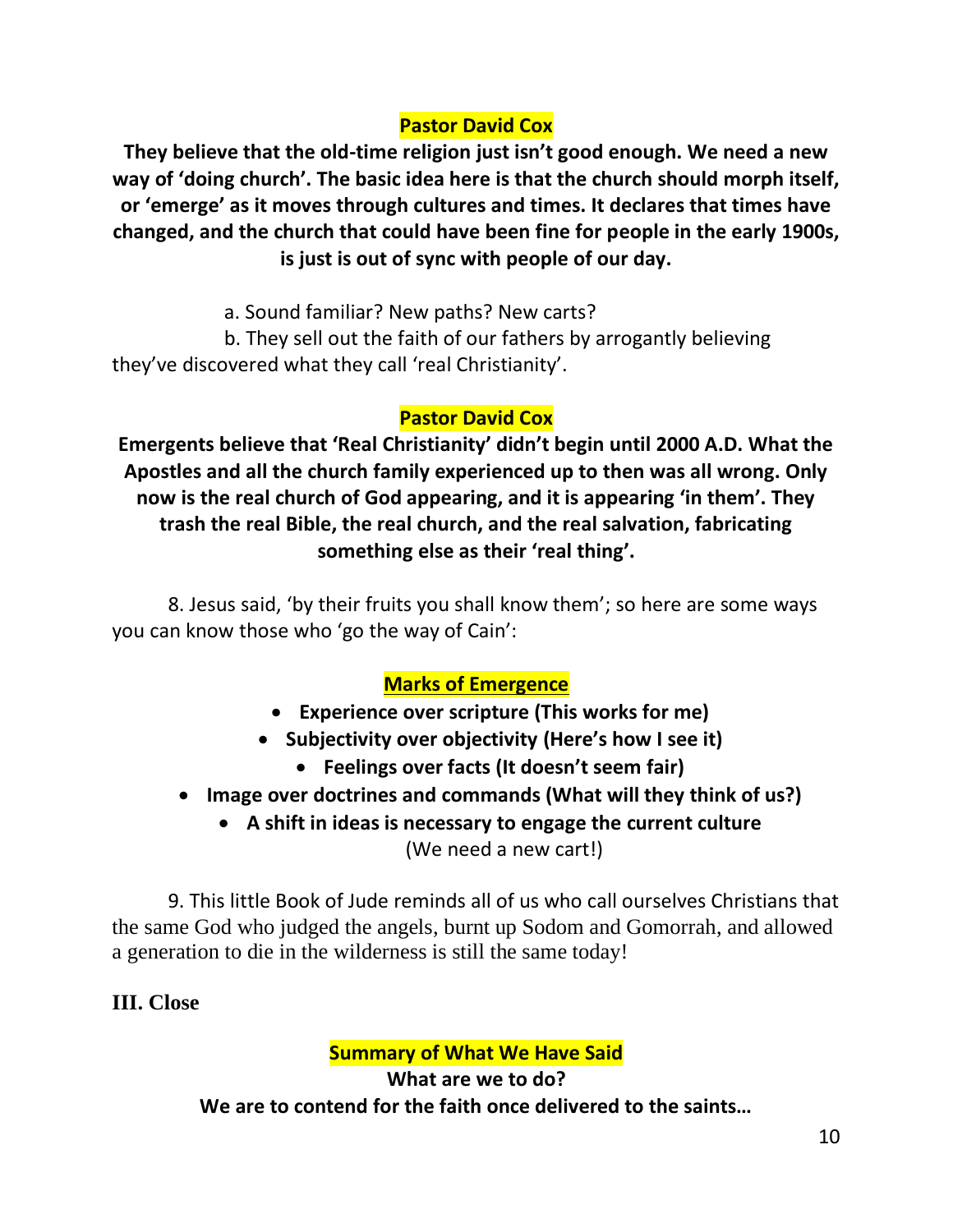# **Why? Because false teachers have crept in among us. How do we know them?**

- **They pervert the grace of God**
	- **They despise authority**
	- **They go the 'way of Cain'**
- 1. God is raising up an Army; but we need to know our enemy.

### **Dr. Owen Strachan, Midwest Baptist Theological Seminary**

**The greatest threat to biblical Christianity today is not atheism, militant Islam, the sexual revolution or hostile political powers. The greatest threat to biblical Christianity is weak, soft, man-centered, sin affirming, ear tickling, flesh pleasing, self-help theology.**

2. We can't fix the country until we fix the church; contending for the faith will require a commitment to know the Word of God.

#### **Robert M. Bowman**

# **"Most Christians today have not faced up to the challenge of learning how to discern orthodox teaching from heretical doctrine."**

3. Let me leave you with some encouragement; dangers indeed are all around, but God's word gives great security to those who truly know Him!

### **Matthew 24:24**

### **For there shall arise false Christs, and false prophets, and shall shew great signs and wonders; insomuch that***, if it were possible***, they shall deceive the very elect.**

4. Jesus sends us out as sheep among wolves…but He keeps HIS sheep…not because we are strong, but because He is!

3. The Book of Jude closes with an amazing doxology containing a promise:

### **Jude 24-25**

**Now to Him who is able to keep you from stumbling, and to make you stand in the presence of His glory blameless with great joy, to the only God our Savior,**